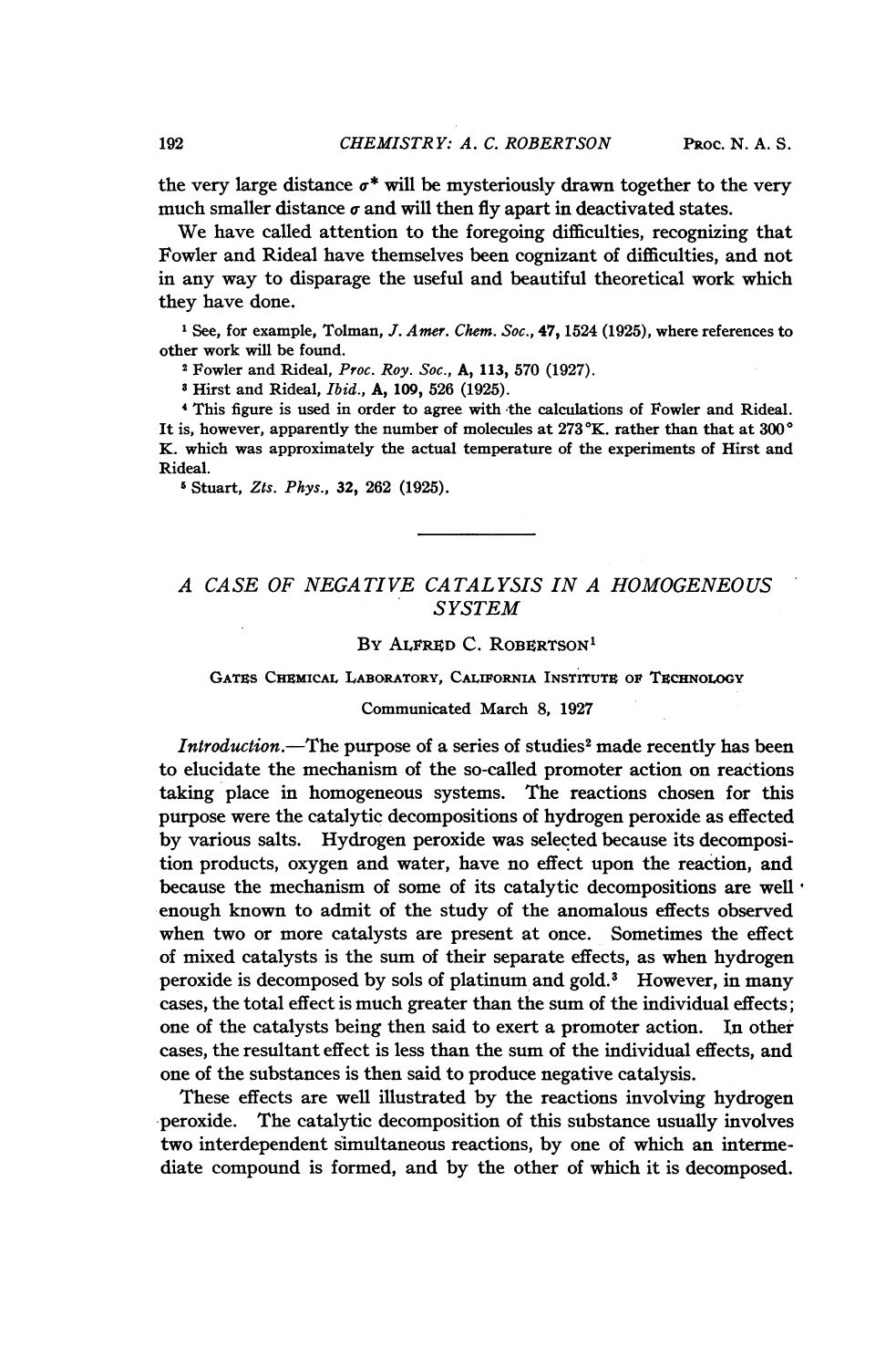Thus Bray and Livingston<sup>4</sup> have shown that when hydrogen peroxide is

decomposed by hydrobromic acid the two following reactions take place simultaneously:

$$
H_2O_2 + 2Br^- + 2H^+ \longrightarrow Br_2 + 2H_2O
$$
; and  

$$
Br_2 + H_2O_2 \longrightarrow O_2 + 2Br^- + 2H^+.
$$

These two reactions soon come to a steady state in which the reactions producing and decomposing the intermediate substance, bromine, proceed with equal rates.

Promoter action has been shown to be due to the formation of a second intermediate compound which is more rapidly acted upon by the hydrogen peroxide, with the evolution of oxygen, than is the first intermediate compound, so that the observed rate of the reaction is increased thereby. Thus it was shown<sup>5</sup> that cupric salts, which promoted the catalytic decomposition of hydrogen peroxide by ferric salts, were converted into cupric acid, and that the subsequent rapid reaction between this substance and hydrogen peroxide accounted for the observed increase in rate.

It is evident that the converse effect, that of negative catalysis, might exist in the case where there is the possibility of the formation of a second intermediate substance which is more slowly acted upon by the hydrogen peroxide than the first intermediate. It has been found that the decomposition of hydrogen peroxide under the joint influence of potassium dichromate and vanadic acid is a reaction of this kind; and it is the purpose of this paper to present briefly the results of its investigation.

Method of Reaction-Rate Measurements.-The reaction rates were measured by the gasometric method, in an improved form of apparatus based upon the original design of Walton.<sup>6</sup> An auxiliary buret, with a flask containing no reactants, has been added to make it possible to apply without computation a correction for any change in the barometric pressure occurring during the course of a slow reaction.

The vanadic acid used was prepared by adding acetic acid to a solution of ammonium vanadate since vanadium pentoxide is difficult to prepare in the pure state and shows a distressing tendency to form sols upon dissolving in water. The ammonium acetate formed thereby, being neutral in reaction, does not change the hydrogen-ion concentration of the solution; its neutral salt effect is doubtless small. Vanadic acid, as shown by the yellow color produced upon acidification, seems to be so weak an acid as to be nearly quantitatively displaced by acetic acid.

Experimental Results.—The rate  $-dc/dt$  of the decomposition of the peroxide in all mixtures was found to be only approximately proportional to its concentration,  $c$ ; however, the data give fairly good constants when calculated according to the expression  $K_R = 0.4343(10^4/t)(\log c_0/c)$ . The data plotted in figure 1 show the effect upon the values of  $K_R$  of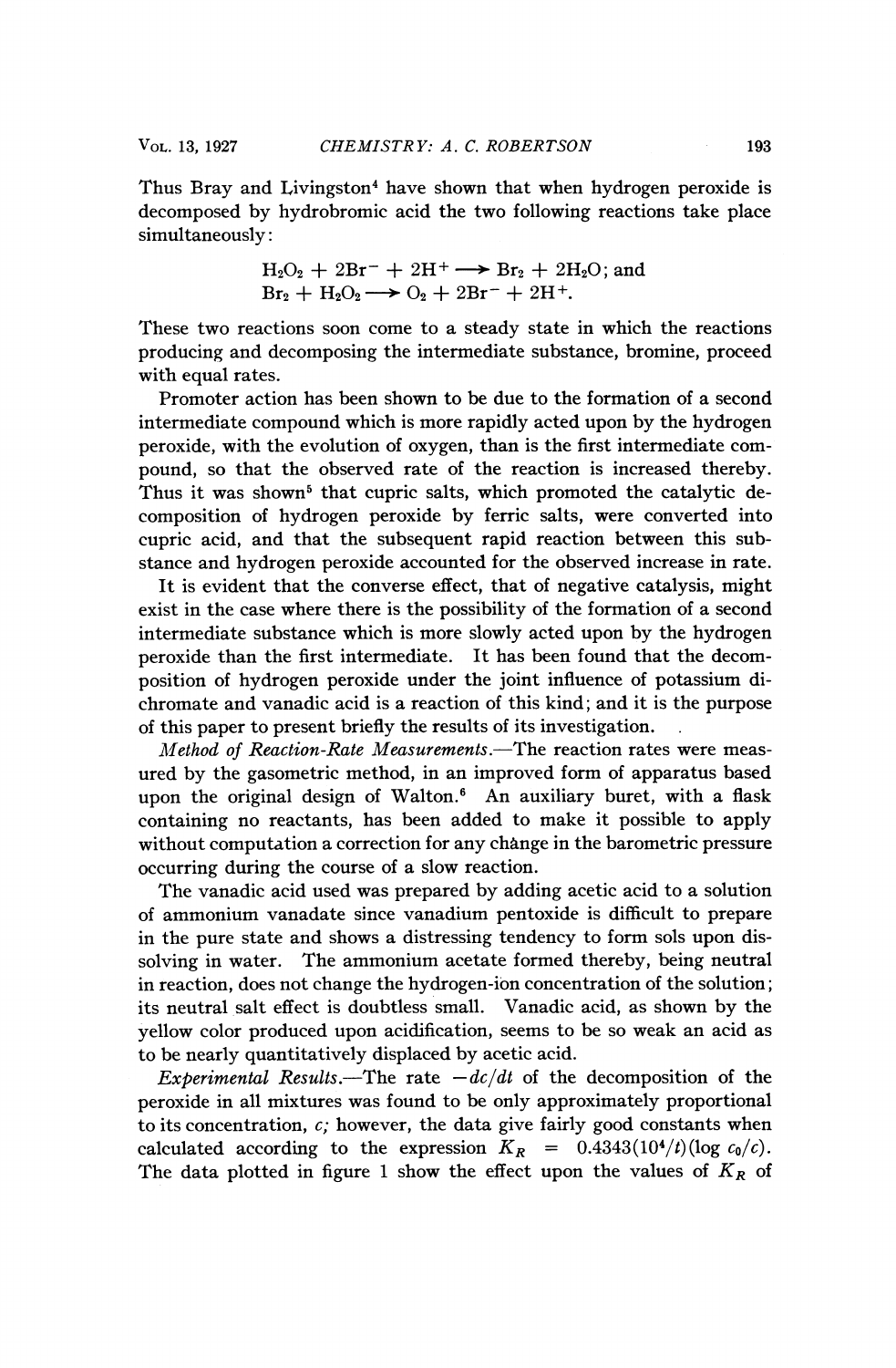changing the initial concentration of hydrogen peroxide. Because of this effect the initial concentrations were kept as nearly constant as possible and a small correction was applied to the values of reaction rates to reduce them to an arbitrary initial concentration of 187 millimols per liter of hydrogen peroxide when they differed from this value.

The reaction rate  $K_R$  at 30° (time expressed in minutes) was found to be 105-108 when the peroxide solution contained 0.5 mM./1. (millimols per liter) of potassium dichromate, as it did in all the experiments with mixed catalysts here considered. It was found to have the small value 7 or 5



Variation of reaction rate with hydrogen peroxide concentration. Dichromate, 0.5 mM./l.; vanadic acid, 5 mM./l.

Effect of acetic acid upon a mixture containing dichromate (0.5 mM./l.) and ammonium vanadate (5 mM./1.)

when the solution contained no dichromate, but 20 mM./l. of ammonium vanadate or of vanadic acid, respectively. This is a larger quantity of ammonium vanadate than was ever present in the experiments with mixed catalysts.

An experiment with a mixture containing 0.5 mM./l. of dichromate and 20 mM./l. of neutral ammonium vanadate gave a reaction rate substantially identical with that produced by the dichromate alone. This showed that vanadate when neutral has no promoter action; in other words, that it does not influence the catalytic effect of the dichromate.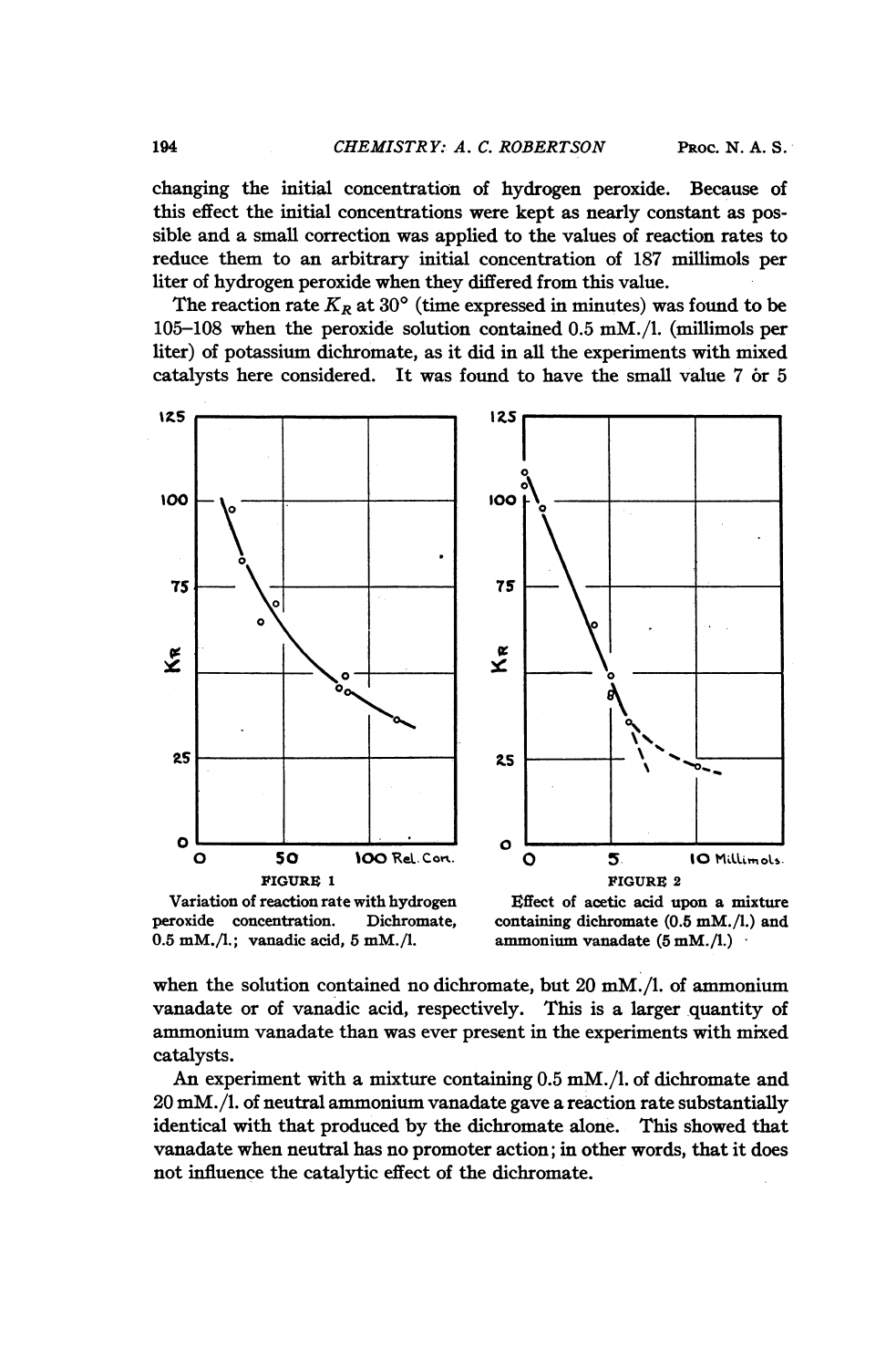Experiments were then made with solutions all of which contained the dichromate at 0.5 and the vanadate at 5 mM./l,. but which contained varying concentrations of acetic acid. The results are shown in figure 2. It is seen that the decrease in rate is almost proportional to the amount of acid added. When more than equivalent amounts of acetic acid were added, the straight-line relationship no longer held. This arose from the fact that reduction then took place, as was shown by the changed color of the solution after the peroxide had been decomposed.

Experiments with solutions containing 0.5 mM./l. of dichromate and <sup>1</sup> mM./l. of vanadic acid, but with varying amounts of ammonium vanadate gave the following results:

| Ammonium vanadate in $mM$ ./1. |  |                         | 20 |
|--------------------------------|--|-------------------------|----|
| Reaction rate $K_R$            |  | $98 \t 96^{1/2} \t 107$ |    |

These experiments show that increase in vanadate has little effect unless accompanied by an increase in the acid concentration. The followig results, which correspond to the data plotted in figures 2 and 3, also show this to be true.

| $NH4VO3 = 5$ | CH <sub>3</sub> COOH |    |      |      |    |
|--------------|----------------------|----|------|------|----|
|              | $K_R$                | 98 | (85) | 64   | 45 |
| $NH4VO3 = 0$ | HVO <sub>3</sub>     |    |      |      |    |
|              | $K_R$                | 94 | 70   | (52) | 45 |

The results indicate, therefore, that only free vanadic acid molecules affect the rate of decomposition; and they show further that acetic acid displaces nearly equivalent quantities of the vanadic acid from its salt.

A series of experiments was made with solutions containing the usual amount of dichromate and varying quantities of vanadic acid. These gave the results shown in figure 3. In this figure the abscissae represent the number of millimols of vanadic acid per liter on two scales (shown at the foot of the figure) corresponding to the upper and lower curves, respectively. It will be seen that the first very minute amounts of vanadic acid increase the rate from its normal value of about 108 to above 120, but that even at 0.80 millimolar the rate has fallen to below 100 and that at 25 millimolar it has dropped to about 35, after which it decreases further only very slowly with increasing amounts of added vanadic acid. The principal effect of the vanadic acid cannot be to remove the hydrogen peroxide from the reaction, since the amount of vanadic acid which halves the reaction rate can react with only about  $1.5\%$  of the hydrogen peroxide originally present.

The optical properties of perchromic and pervanadic acids are so similar that it was not possible to obtain even semi-quantitative values as to the extent to which the perchromic acid reacts with the vanadic acid to form pervanadic acid. However, examination at a suitable concentration of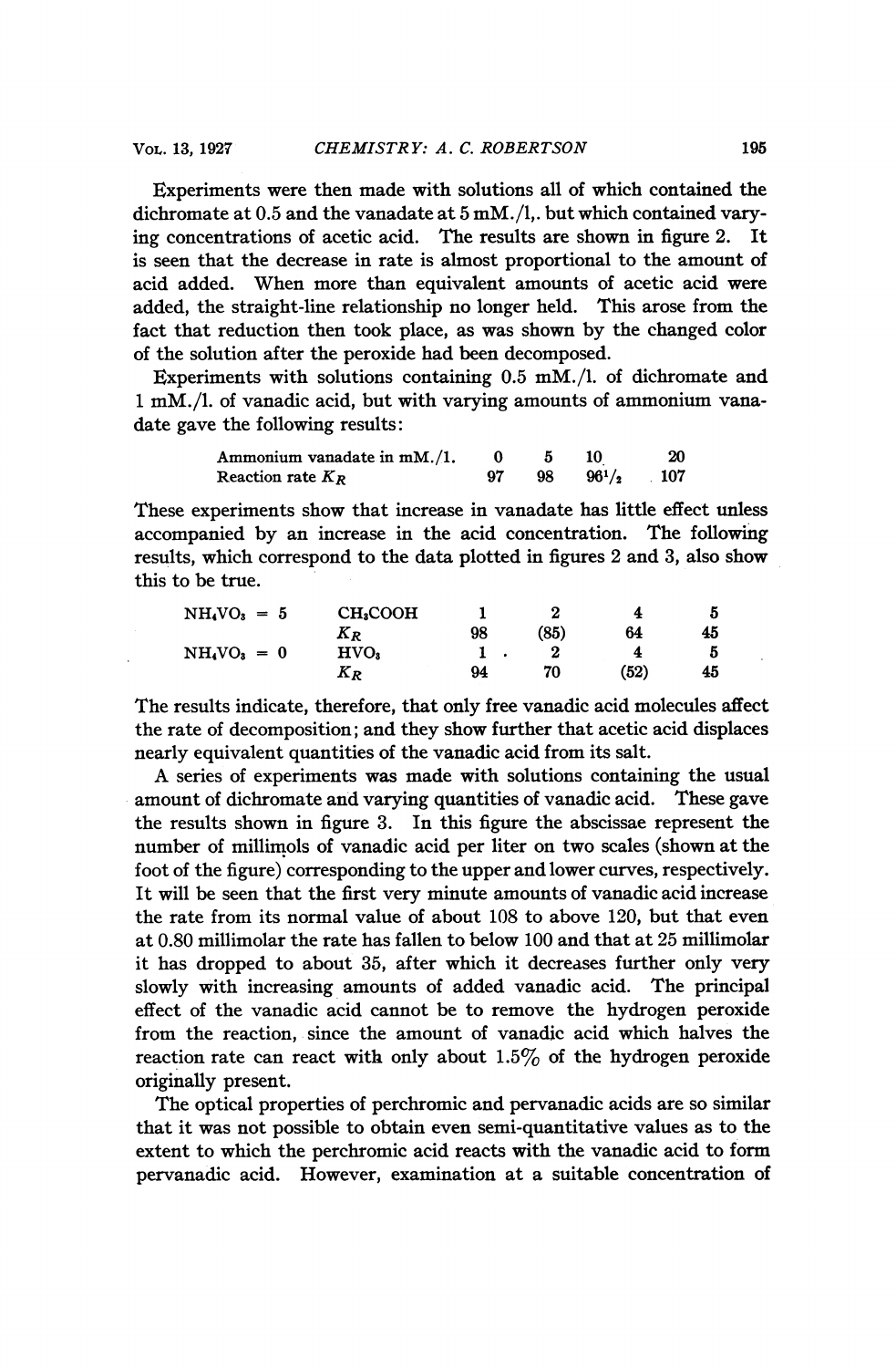reactants showed that much more pervanadic acid was formed by hydrogen peroxide in the presence of potassium dichromate than in its absence. Werther<sup>7</sup> found, moreover, that a blue ethereal solution of perchromic acid after shaking with an aqueous vanadic acid solution, was decolorized with the simultaneous formation of pervanadic acid; it seems probable that the red perchromic acid reacts in an analogous manner.



Theoretical Discussion of the Results.—The phenomenon of negative catalysis may be explained, in the same manner as promoter action, by the conception of a change in the path of the catalytic reactions.8 In this case the explanation is as follows: The, catalytic decomposition of hydrogen peroxide by dichromate is doubtless due to the following reactions:  $K_C C_r Q_r + H Q \longrightarrow 2K C_r Q_r + H Q$  (1)

$$
K_2Cr_2O_7 + H_2O_2 \longrightarrow 2KCrO_4 + H_2O
$$
\n
$$
2KCrO_4 + H_2O_2 \longrightarrow K_2Cr_2O_7 + H_2O + O_2.
$$
\n<sup>(1)</sup>

The compound formed in these reactions is no doubt  $K_3CrO_8$ , but the formula  $KCrO<sub>4</sub>$  is used for the sake of convenience.

Reaction (1) proceeds rapidly at first and then reaction (2) becomes ef-